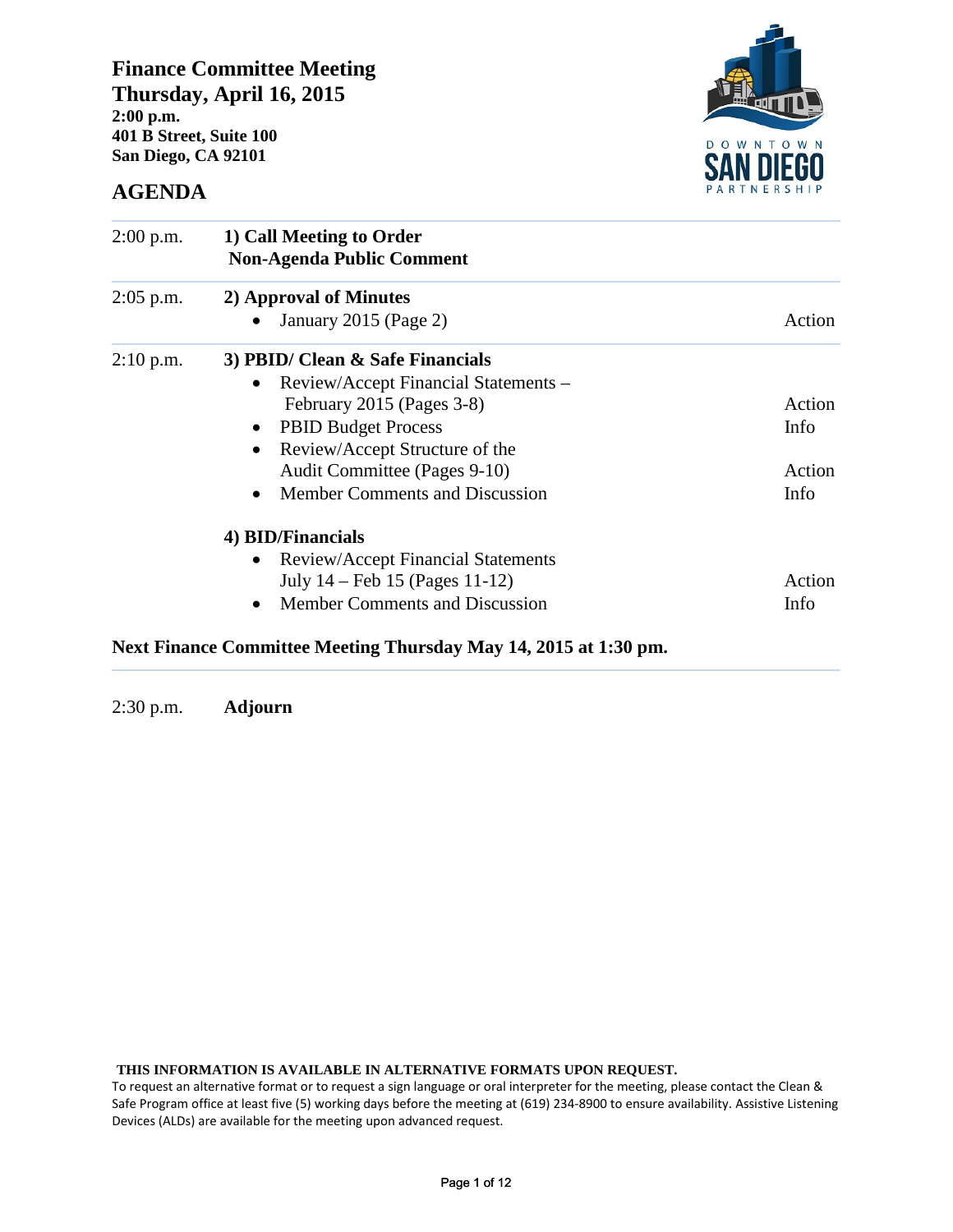

## **Finance Committee Minutes Downtown San Diego Partnership – PBID Clean & Safe Thursday, January 15, 2015 1:30 p.m.**

#### **Call to Order**

Meeting was called to order at 1:31 p.m. The following Committee Members were present: Bill Sauls, Tom Ferrell, John Moot and Frank Urtasun. Staff: Bahija Hamraz, John Hanley, Greg Parkington, and Lise Koerschgen.

#### **Public Comment**

There was no non-agenda public comment.

#### **Approval of Minutes**

**Motion:** to approve May 2014 minutes. **By:** Tom Ferrell. **Seconded By:** John Moot. **Approved Unanimously.**

#### **PBID/ Clean & Safe Financials**

The Committee reviewed the November 2014 financial statements. Mr. Hanley discussed year-to-date. The Committee discussed Operating expenses, salaries and taxes.

The Committee discussed the Audit Committee structure. Mr. Sauls explained the requirements of the Audit Committee and suggests to adopt the summary. Ms. Hamraz suggests bringing it as an action item to the next Finance Committee meeting.

Let the record show none of the items on the agenda are listed as action items and therefore no actions will be noted on the minutes.

#### **BID Financials**

The Committee reviewed July – November 2014 Financial Statements.

**Adjourned:** 1:55 p.m.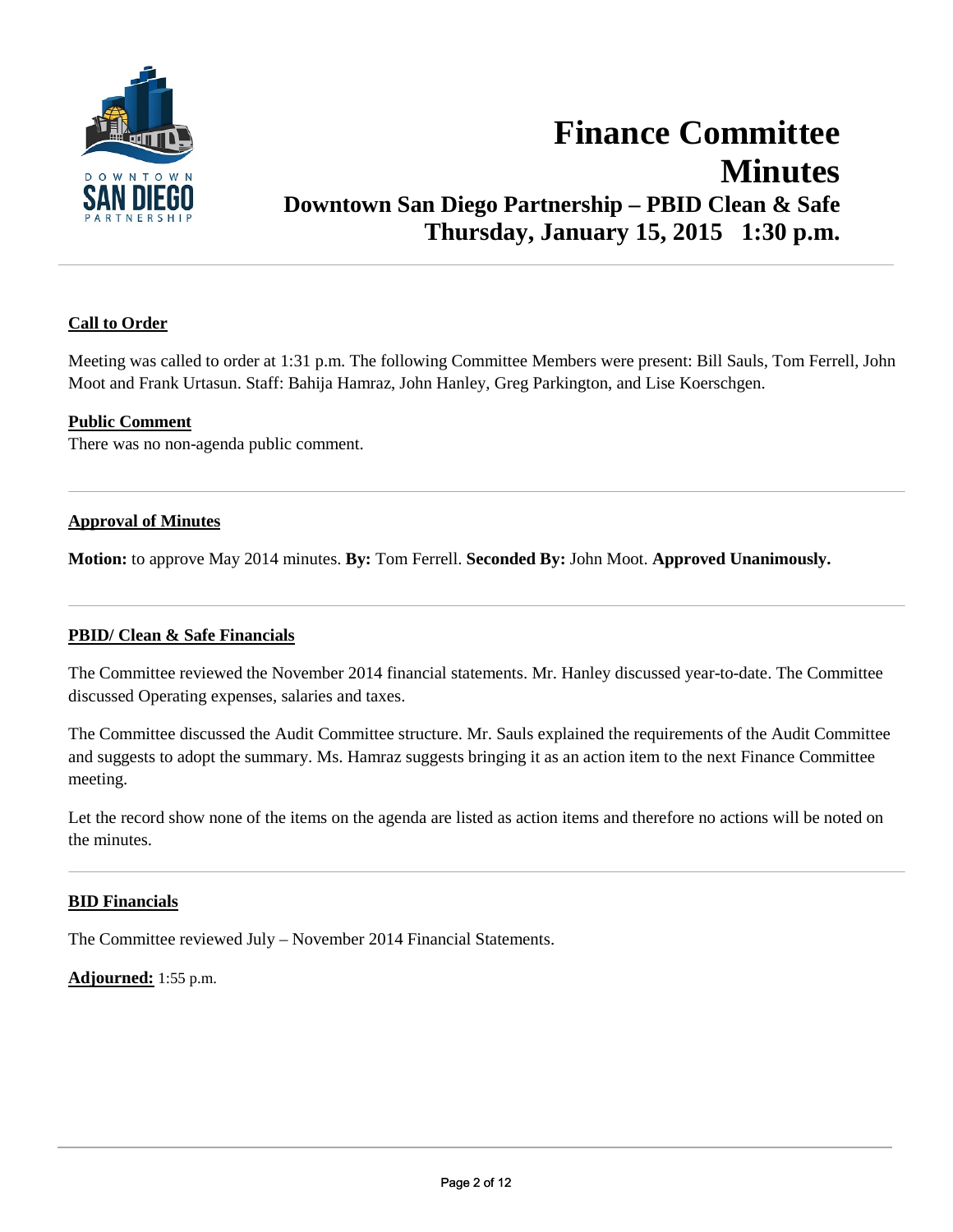### **February 15 Budget vs. Actual**

|                 | <b>Description</b>                             | Feb-15        | Feb-15        | <b>Difference</b> |
|-----------------|------------------------------------------------|---------------|---------------|-------------------|
| <b>Income</b>   |                                                | <b>Budget</b> | <b>Actual</b> |                   |
|                 | Assessments (Reimbursements)                   | 543,131.17    | 475,574.34    | (67, 556.83)      |
|                 | City - Park (Reimbursements)                   | 1,177.50      | 1,177.50      |                   |
|                 | Interest Income:                               | 11.67         | 21.69         | 10.02             |
|                 | <b>Total Income:</b>                           | 544,320.34    | 476,773.53    | (67, 546.81)      |
| <b>Expenses</b> |                                                |               |               |                   |
| GL#             |                                                |               |               |                   |
| 511010          | <b>Office Supplies</b>                         | 416.66        | 792.08        | 375.42            |
| 511011          | Postage/Mailing                                | 50.00         | 1.61          | (48.39)           |
| 511019          | <b>District Mailings/Web Services</b>          | 500.00        | 297.47        | (202.53)          |
| 511034          | Cleaning & Janitorial                          | 12,900.00     | 15,559.53     | 2,659.53          |
| 511041          | Dry Goods/Wearing Apparel                      | 700.00        | 575.10        | (124.90)          |
| 511095          | Vehicle Repairs/Other Maintenance              | 4,200.00      | 6,601.20      | 2,401.20          |
| 511096          | Vehicle Fuel                                   | 5,000.00      | 4,401.95      | (598.05)          |
|                 | Audit Services (accounting /                   |               |               |                   |
| 512037          | bookeeping)                                    | 2,000.00      | 2,280.00      | 280.00            |
| 512048          | Insurance (Vehicle insurance)                  | 0.00          |               | 0.00              |
| 512045          | Lightpole/Trashcan/Misc                        | 59,462.55     | 2,135.80      | (57, 326.75)      |
| 512053          | Leasing/Purchase                               | 1,000.00      |               | (1,000.00)        |
| 512059          | Payroll Services/Parking/Misc                  | 2,100.00      | 3,520.58      | 1,420.58          |
| 512067          | Rents/Leases                                   | 8,133.33      | 8,282.60      | 149.27            |
| 512070          | Training                                       | 500.00        | 100.00        | (400.00)          |
| 512073          | Travel                                         | 120.00        |               | (120.00)          |
| 512077          | Photocopy (Copy & Printing)<br>(Office Copier) | 400.00        | 833.89        | 433.89            |
| 512105          | <b>Fidelity &amp; General Insurance</b>        | 0.00          | ÷,            | 0.00              |
|                 |                                                |               |               |                   |
| 512107          | Workers Comp/Employee Benefits                 | 63,958.61     | 64,004.48     | 45.87             |
| 512115          | Salaries & Wages                               | 167,120.69    | 152,255.41    | (14, 865.28)      |
| 512143          | <b>Contractor Services</b>                     | 174,160.16    | 171,240.28    | (2,919.88)        |
| 512151          | Program Oversight                              | 6,000.00      | 6,000.00      | 0.00              |
| 512157          | Waste removal (refuse disposal)                | 5,300.00      | 7,305.76      | 2,005.76          |
| 514005          | Telephone                                      | 220.00        | 225.25        | 5.25              |
| 514010          | Cellular phone/Data Entry                      | 1,500.00      | 1,545.75      | 45.75             |
| 514100          | <b>Electric Services</b>                       | 3,333.33      | 3,058.39      | (274.94)          |
| 514104          | Water Serv-Incl Hydr Rent                      | 1,400.00      | 2,401.37      | 1,001.37          |
| 514105          | Legal Expenses                                 | 500.00        |               | (500.00)          |

|        | Sub-Total (reimbursable)      | 520,975.33       | 453,418.50   | (67, 556.83) |
|--------|-------------------------------|------------------|--------------|--------------|
|        |                               |                  |              |              |
| 516014 | Transfer (City Admin Charges) | 10,833.34        | 10,833.34    |              |
| 514103 | Spec Dist Lighting            | 12,500.00        | 12,500.00    |              |
|        |                               |                  |              |              |
|        | Sub-Total:                    | 23,333.34        | 23,333.34    |              |
|        |                               |                  |              |              |
|        | <b>Total Expenses:</b>        | \$<br>544,308.67 | \$476,751.84 | (67,556.83)  |
|        |                               |                  |              |              |
|        | Net Income:                   | \$<br>11.67      | \$<br>21.69  | 10.02        |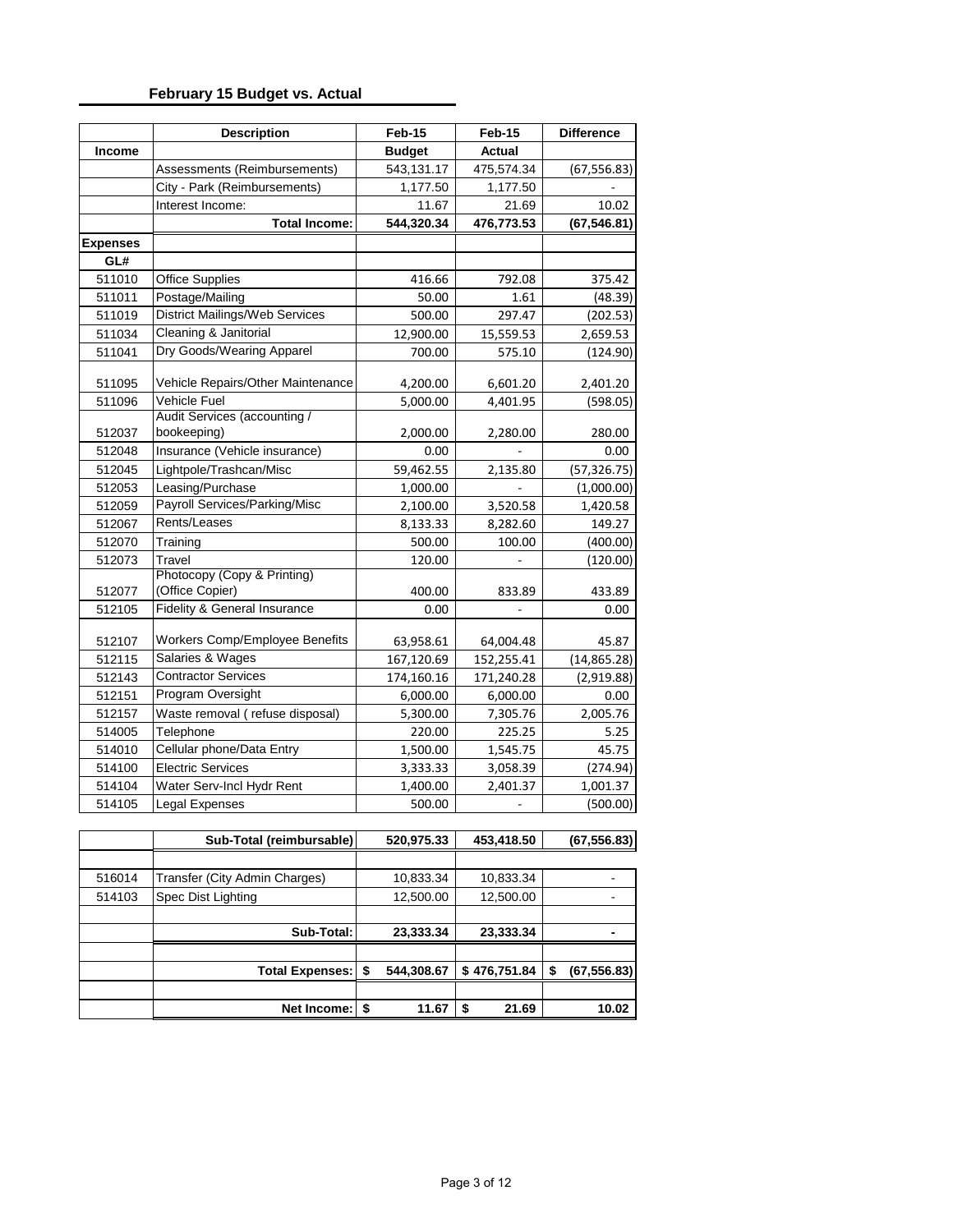#### **July 2014 - February 15 Budget vs. Actual**

|                 | <b>Description</b>                    | July 14 - Feb -15  | July 14 - Feb -15  | <b>Difference</b>        |
|-----------------|---------------------------------------|--------------------|--------------------|--------------------------|
| <b>Income</b>   |                                       | <b>Budget</b>      | <b>Actual</b>      |                          |
|                 | Assessments (Reimbursements)          | 4,208,644.81       | 4,083,939.04       | (124, 705.77)            |
|                 | City - Park (Reimbursements)          | 9,420.00           | 27,661.78          | 18,241.78                |
|                 | Interest Income:                      | 93.36              | 178.92             | 85.56                    |
|                 | <b>Total Income:</b>                  | 4,218,158.17       | 4,111,779.74       | (106, 378.43)            |
| <b>Expenses</b> |                                       |                    |                    |                          |
| GL#             |                                       |                    |                    |                          |
| 511010          | <b>Office Supplies</b>                | 3,333.28           | 6,852.16           | 3,518.88                 |
| 511011          | Postage/Mailing                       | 400.00             | 223.85             | (176.15)                 |
| 511019          | <b>District Mailings/Web Services</b> | 4,000.00           | 3,792.07           | (207.93)                 |
| 511034          | Cleaning & Janitorial                 | 103,200.00         | 108,117.21         | 4,917.21                 |
| 511041          | Dry Goods/Wearing Apparel             | 5,600.00           | 4,032.91           | (1,567.09)               |
| 511095          | Vehicle Repairs/Other Maintenance     | 33,600.00          | 31,912.35          | (1,687.65)               |
| 511096          | Vehicle Fuel                          | 40,000.00          | 39,776.77          | (223.23)                 |
|                 | Audit Services (accounting /          |                    |                    |                          |
| 512037          | bookeeping)                           | 20,000.00          | 20,217.56          | 217.56                   |
| 512048          | Insurance (Vehicle insurance)         | 17,000.00          | 11,161.80          | (5,838.20)               |
| 512045          | Lightpole/Trashcan/Misc               | 231,200.05         | 174,874.77         | (56, 325.28)             |
| 512053          | Leasing/Purchase                      | 6,000.00           | 12,820.17          | 6,820.17                 |
| 512059          | Payroll Services/Parking/Misc         | 16,800.00          | 21,444.76          | 4,644.76                 |
| 512067          | Rents/Leases                          | 65,066.64          | 64,974.07          | (92.57)                  |
| 512070          | Training                              | 3,000.00           | 700.00             | (2,300.00)               |
| 512073          | Travel                                | 720.00             | 0.00               | (720.00)                 |
|                 | Photocopy (Copy & Printing)           |                    |                    |                          |
| 512077          | (Office Copier)                       | 3,200.00           | 4,480.39           | 1,280.39                 |
| 512105          | Fidelity & General Insurance          | 105,000.00         | 105,110.04         | 110.04                   |
| 512107          | Workers Comp/Employee Benefits        | 523,169.61         | 518,225.71         | (4,943.90)               |
| 512115          | Salaries & Wages                      | 1,328,261.66       | 1,242,678.27       | (85,583.39)              |
| 512143          | <b>Contractor Services</b>            | 1,345,420.21       | 1,361,441.53       | 16,021.32                |
| 512151          | Program Oversight                     | 48,000.00          | 48,000.00          | 0.00                     |
| 512157          | Waste removal (refuse disposal)       | 42,400.00          | 48,132.66          | 5,732.66                 |
| 514005          | Telephone                             | 1,760.00           | 1,912.58           | 152.58                   |
| 514010          | Cellular phone/Data Entry             | 12,000.00          | 9,761.48           | (2, 238.52)              |
| 514100          | <b>Electric Services</b>              | 26,666.64          | 26,384.52          | (282.12)                 |
| 514104          | Water Serv-Incl Hydr Rent             | 26,600.00          | 41,006.47          | 14,406.47                |
| 514105          | Legal Expenses                        | 4,000.00           | 1,900.00           | (2,100.00)               |
|                 |                                       |                    |                    |                          |
|                 | Sub-Total (reimbursable)              | 4,016,398.09       | 3,909,934.10       | (106,463.99)             |
|                 |                                       |                    |                    |                          |
| 516014          | Transfer (City Admin Charges)         | 86,666.72          | 86,666.72          |                          |
| 514103          | Spec Dist Lighting                    | 115,000.00         | 115,000.00         | $\overline{\phantom{a}}$ |
|                 | Sub-Total:                            | 201,666.72         | 201,666.72         | ٠                        |
|                 |                                       |                    |                    |                          |
|                 | <b>Total Expenses:</b>                | \$<br>4,218,064.81 | \$<br>4,111,600.82 | \$(106,463.99)           |
|                 |                                       |                    |                    |                          |
|                 | Net Income:                           | \$<br>93.36        | \$<br>178.92       | 85.56                    |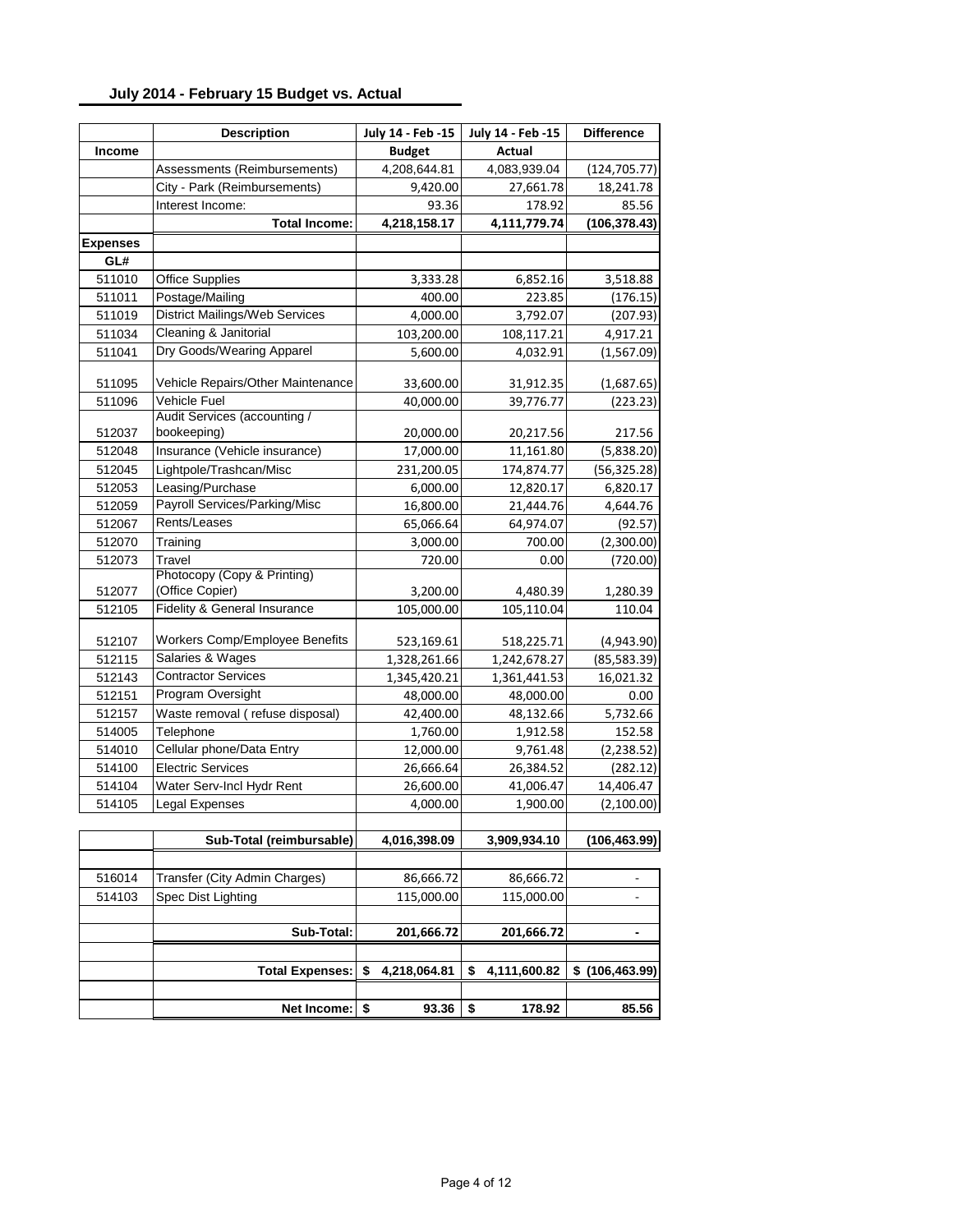**11:08 AM 03/20/15 Accrual Basis**

#### **Downtown San Diego Partnership - PBID Profit & Loss February 2015**

|                                                                                   | Feb 15                |
|-----------------------------------------------------------------------------------|-----------------------|
| <b>Ordinary Income/Expense</b>                                                    |                       |
| Income                                                                            |                       |
| 4020 · Assessments (Reimbursements)                                               | 452,241.00            |
| 4021 · Assessments (Other)                                                        |                       |
| 4030 · Lighting Income - Uncollected                                              | 12,500.00             |
| 4040 - City Admin Fee - Uncollected                                               | 10,833.34             |
| Total 4021 · Assessments (Other)                                                  | 23,333.34             |
| 4025 - City - Park Reimbursement                                                  | 1,177.50              |
| 9000 - Interest Income                                                            | 21.69                 |
| <b>Total Income</b>                                                               | 476,773.53            |
| <b>Gross Profit</b>                                                               | 476,773.53            |
| <b>Expense</b>                                                                    |                       |
| 511010 · Office Supplies                                                          | 792.08                |
| 511011 · Postage & Mailing                                                        | 1.61                  |
| 511019 - District Mailings/ Web Services                                          | 297.47                |
| 511034 - Cleaning & Janitorial Supplies                                           | 15,559.53             |
| 511041 · Dry Goods/ Wearing Apparel                                               | 575.10                |
| 511095 - Vehicle Repair/Other Maint                                               |                       |
| 511096 - Vehicle Fuel                                                             | 4,401.95              |
| 511095 - Vehicle Repair/Other Maint - Other                                       | 6,601.20              |
|                                                                                   |                       |
| Total 511095 - Vehicle Repair/Other Maint<br>512037 - Audit Services (Accounting) | 11,003.15             |
| 512053 · Leasing / Purchasing (Equip.)                                            | 2,280.00              |
|                                                                                   |                       |
| 512054 - Lightpole/Trash Can Main/Misc                                            | 2,135.80              |
| Total 512053 - Leasing / Purchasing (Equip.)                                      | 2,135.80              |
| 512059 - Payroll Services/Parking/Misc                                            | 3,520.58              |
| 512067 - Rents / Leases                                                           | 8,282.60              |
| 512070 · Training                                                                 | 100.00                |
| 512077 - Photocopy (Office Copier)                                                | 833.89                |
| 512107 - Emp Benefits/Insurance                                                   |                       |
| 4254 - Payroll Taxes<br>4255 · Vacation-PTO                                       | 21,352.23             |
|                                                                                   | 4,935.44              |
| 4257 - Workers' Comp<br>4258 - Other Ins. / Other Benefits                        | 22,954.07             |
|                                                                                   | 14,762.74             |
| Total 512107 - Emp Benefits/Insurance                                             | 64,004.48             |
| 512115 · Salaries & Wages                                                         | 152,255.41            |
| 512143 - Contractor Services                                                      | 171,240.28            |
| 512151 - Program Oversight                                                        | 6,000.00              |
| 512157 - Waste Removal (Refuse Disp)                                              | 7,305.76              |
| 514005 · Telephones                                                               | 225.25                |
| 514010 · Cell Phones/Data Entry                                                   | 1,545.75              |
| 514100 - Electric Services<br>514104 · Water Services                             | 3,058.39              |
|                                                                                   | 2,401.37              |
| <b>Total Expense</b>                                                              | 453,418.50            |
| <b>Net Ordinary Income</b>                                                        | 23,355.03             |
| Other Income/Expense                                                              |                       |
| <b>Other Expense</b>                                                              |                       |
| 514103 · Lighting Expense                                                         | 12,500.00             |
| 516014 - City Admin Expenses                                                      | 10,833.34             |
| 6999 · Non City Related                                                           | 0.00                  |
| <b>Total Other Expense</b>                                                        | 23,333.34             |
| <b>Net Other Income</b><br>Net Income                                             | $-23,333.34$<br>21.69 |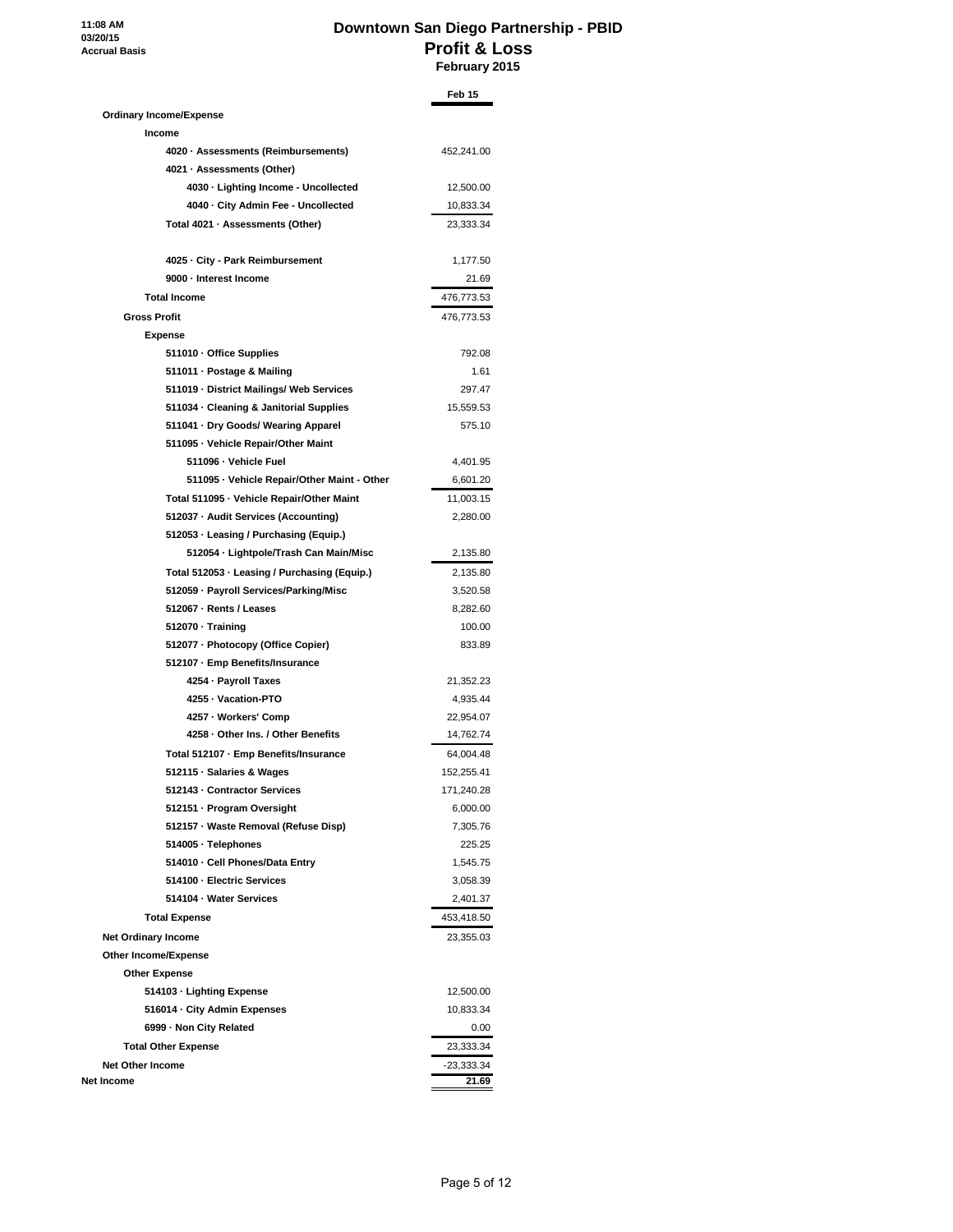**11:14 AM 03/20/15 Accrual Basis**

#### **Downtown San Diego Partnership - PBID Profit & Loss July 2014 through February 2015**

|                                                                    | Jul '14 - Feb 15          |
|--------------------------------------------------------------------|---------------------------|
| <b>Ordinary Income/Expense</b>                                     |                           |
| Income                                                             |                           |
| 4020 · Assessments (Reimbursements)                                | 3,882,272.32              |
| 4021 · Assessments (Other)                                         |                           |
| 4030 · Lighting Income - Uncollected                               | 115,000.00                |
| 4040 · City Admin Fee - Uncollected                                | 86,666.72                 |
| Total 4021 · Assessments (Other)                                   | 201,666.72                |
| 4025 · City - Park Reimbursement                                   | 27,661.78                 |
| 9000 - Interest Income                                             | 178.92                    |
| <b>Total Income</b>                                                | 4,111,779.74              |
| <b>Gross Profit</b>                                                | 4,111,779.74              |
| <b>Expense</b>                                                     |                           |
| 511010 · Office Supplies                                           | 6,852.16                  |
| 511011 · Postage & Mailing                                         | 223.85                    |
| 511019 - District Mailings/ Web Services                           | 3,792.07                  |
| 511034 · Cleaning & Janitorial Supplies                            | 108,117.21                |
| 511041 · Dry Goods/ Wearing Apparel                                | 4,032.91                  |
| 511095 · Vehicle Repair/Other Maint                                |                           |
| 511096 - Vehicle Fuel                                              | 39,776.77                 |
| 511095 - Vehicle Repair/Other Maint - Other                        | 31,912.35                 |
| Total 511095 - Vehicle Repair/Other Maint                          | 71,689.12                 |
| 512037 - Audit Services (Accounting)                               | 20,217.56                 |
| 512048 · Vehicle Insurance                                         | 11,161.80                 |
| 512053 · Leasing / Purchasing (Equip.)                             |                           |
| 512054 - Lightpole/Trash Can Main/Misc                             | 174,874.77                |
| 512053 · Leasing / Purchasing (Equip.) - Other                     | 12,820.17                 |
| Total 512053 · Leasing / Purchasing (Equip.)                       | 187,694.94                |
| 512059 · Payroll Services/Parking/Misc                             | 21,444.76                 |
| 512067 - Rents / Leases                                            | 64,974.07                 |
| 512070 · Training                                                  | 700.00                    |
| 512077 - Photocopy (Office Copier)                                 | 4,480.39                  |
| 512105 · Fidelity & Gen. Liability Ins.                            | 105,110.04                |
| 512107 · Emp Benefits/Insurance                                    |                           |
| 4254 - Payroll Taxes                                               | 133,620.51                |
| 4255 · Vacation-PTO                                                | 52,144.91                 |
| 4257 · Workers' Comp                                               | 186,541.40                |
| 4258 · Other Ins. / Other Benefits                                 | 145,918.89                |
| Total 512107 - Emp Benefits/Insurance                              | 518,225.71                |
| 512115 · Salaries & Wages                                          |                           |
|                                                                    | 1,242,678.27              |
| 512143 - Contractor Services                                       | 1,361,441.53<br>48,000.00 |
| 512151 - Program Oversight<br>512157 · Waste Removal (Refuse Disp) | 48,132.66                 |
|                                                                    |                           |
| 514005 · Telephones                                                | 1,912.58                  |
| 514010 - Cell Phones/Data Entry                                    | 9,761.48                  |
| 514100 - Electric Services                                         | 26,384.52                 |
| 514104 - Water Services                                            | 41,006.47                 |
| 514105 · Legal Expenses                                            | 1,900.00                  |
| <b>Total Expense</b>                                               | 3,909,934.10              |
| <b>Net Ordinary Income</b>                                         | 201,845.64                |
| Other Income/Expense                                               |                           |
| <b>Other Expense</b>                                               |                           |
| 514103 · Lighting Expense                                          | 115,000.00                |
| 516014 · City Admin Expenses                                       | 86,666.72                 |
| 6999 · Non City Related                                            | 0.00                      |
| <b>Total Other Expense</b>                                         | 201,666.72                |
| <b>Net Other Income</b>                                            | $-201,666.72$             |
| Net Income                                                         | 178.92                    |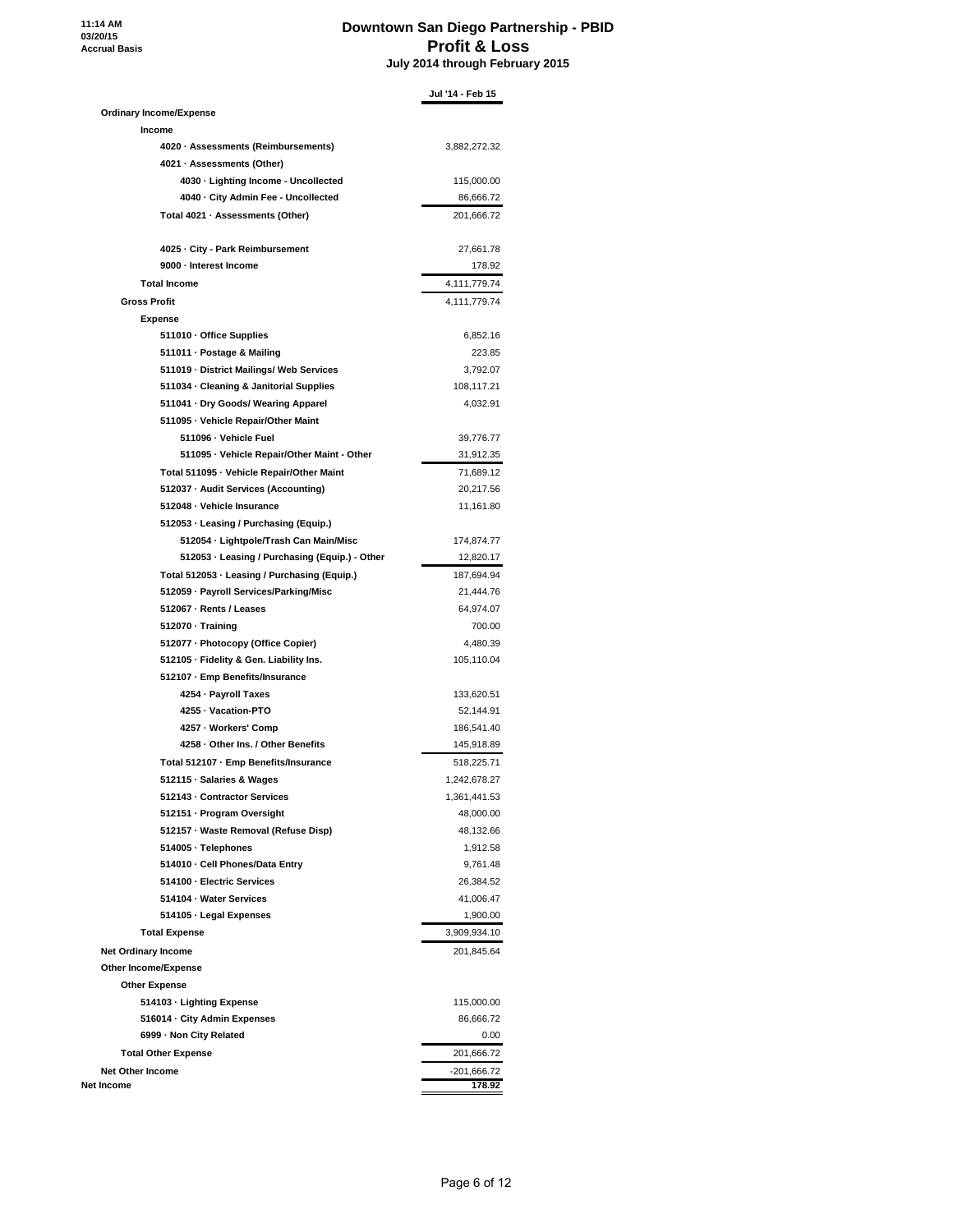#### **Downtown San Diego Partnership - PBID Profit & Loss by Class July 2014 through February 2015**

|                                                | Marina    | Cortez    | E Village             | Gaslamp    | Core       |                     | Core        | Gaslamp    | <b>E</b> Village | Cortez     | <b>Marina</b> |                    |              |
|------------------------------------------------|-----------|-----------|-----------------------|------------|------------|---------------------|-------------|------------|------------------|------------|---------------|--------------------|--------------|
|                                                | Zone 10   | Zone 9    | Zone 8                | Zone 7     | Zone 6     | <b>Total Safety</b> | Zone 1      | Zone 2     | Zone 3           | Zone 4     | Zone 5        | <b>Total Maint</b> | <b>TOTAL</b> |
| 511010 - Office Supplies                       | 0.00      | 0.00      | 0.00                  | 0.00       | 0.00       | 0.00                | 2,050.99    | 1,237.25   | 2,143.91         | 632.29     | 787.72        | 6,852.16           | 6,852.16     |
| 511011 - Postage & Mailing                     | 0.00      | 0.00      | 0.00                  | 0.00       | 0.00       | 0.00                | 66.99       | 40.41      | 70.07            | 20.66      | 25.72         | 223.85             | 223.85       |
| 511019 - District Mailings/ Web Services       | 0.00      | 0.00      | 0.00                  | 0.00       | 0.00       | 0.00                | 1,136.81    | 686.08     | 1,182.01         | 350.45     | 436.72        | 3,792.07           | 3,792.07     |
| 511034 - Cleaning & Janitorial Supplies        | 0.00      | 0.00      | 0.00                  | 0.00       | 0.00       | 0.00                | 32,340.94   | 20,080.92  | 33,448.20        | 9,904.15   | 12,343.00     | 108,117.21         | 108,117.21   |
| 511041 · Dry Goods/ Wearing Apparel            | 0.00      | 0.00      | 0.00                  | 0.00       | 0.00       | 0.00                | 1,209.12    | 729.75     | 1,256.75         | 372.73     | 464.56        | 4,032.91           | 4,032.91     |
| 511095 - Vehicle Repair/Other Maint            |           |           |                       |            |            |                     |             |            |                  |            |               |                    |              |
| 511096 - Vehicle Fuel                          | 0.00      | 0.00      | 0.00                  | 0.00       | 0.00       | 0.00                | 11,922.52   | 7,195.04   | 12,404.28        | 3,675.33   | 4,579.60      | 39,776.77          | 39,776.77    |
| 511095 - Vehicle Repair/Other Maint - Other    | 0.00      | 0.00      | 0.00                  | 0.00       | 0.00       | 0.00                | 9,558.94    | 5,767.57   | 9,967.06         | 2,946.80   | 3,671.98      | 31,912.35          | 31,912.35    |
| Total 511095 - Vehicle Repair/Other Maint      | 0.00      | 0.00      | 0.00                  | 0.00       | 0.00       | 0.00                | 21,481.46   | 12,962.61  | 22,371.34        | 6,622.13   | 8,251.58      | 71,689.12          | 71,689.12    |
| 512037 - Audit Services (Accounting)           | 0.00      | 0.00      | 0.00                  | 0.00       | 0.00       | 0.00                | 6,018.77    | 3,625.00   | 6,408.97         | 1,855.97   | 2,308.85      | 20,217.56          | 20,217.56    |
| 512048 - Vehicle Insurance                     | 0.00      | 0.00      | 0.00                  | 0.00       | 0.00       | 0.00                | 3,322.87    | 2,001.31   | 3,538.29         | 1,024.65   | 1,274.68      | 11,161.80          | 11,161.80    |
| 512053 - Leasing / Purchasing (Equip.)         |           |           |                       |            |            |                     |             |            |                  |            |               |                    |              |
| 512054 - Lightpole/Trash Can Main/Misc         | 0.00      | 0.00      | 0.00                  | 0.00       | 0.00       | 0.00                | 29,640.29   | 99,429.13  | 32,131.94        | 486.82     | 13,186.59     | 174,874.77         | 174,874.77   |
| 512053 - Leasing / Purchasing (Equip.) - Other | 0.00      | 0.00      | 0.00                  | 0.00       | 0.00       | 0.00                | 3,825.99    | 2,306.01   | 4,040.01         | 1,179.67   | 1,468.49      | 12,820.17          | 12,820.17    |
| Total 512053 - Leasing / Purchasing (Equip.)   | 0.00      | 0.00      | 0.00                  | 0.00       | 0.00       | 0.00                | 33,466.28   | 101,735.14 | 36,171.95        | 1,666.49   | 14,655.08     | 187,694.94         | 187,694.94   |
| 512059 - Payroll Services/Parking/Misc         | 0.00      | 0.00      | 0.00                  | 0.00       | 0.00       | 0.00                | 6,419.09    | 3,872.31   | 6,709.01         | 1,978.92   | 2,465.43      | 21,444.76          | 21,444.76    |
| 512067 - Rents / Leases                        | 0.00      | 0.00      | 0.00                  | 0.00       | 0.00       | 0.00                | 19,452.55   | 11,735.42  | 20,317.49        | 5,996.91   | 7,471.70      | 64,974.07          | 64,974.07    |
| 512070 Training                                | 0.00      | 0.00      | 0.00                  | 0.00       | 0.00       | 0.00                | 208.39      | 125.51     | 221.90           | 64.26      | 79.94         | 700.00             | 700.00       |
| 512077 - Photocopy (Office Copier)             | 0.00      | 0.00      | 0.00                  | 0.00       | 0.00       | 0.00                | 1,339.64    | 807.88     | 1,405.45         | 413.00     | 514.42        | 4,480.39           | 4,480.39     |
| 512105 - Fidelity & Gen. Liability Ins.        | 0.00      | 0.00      | 0.00                  | 0.00       | 0.00       | 0.00                | 31,291.26   | 18,846.23  | 33,319.88        | 9,649.10   | 12,003.57     | 105,110.04         | 105,110.04   |
| 512107 - Emp Benefits/Insurance                |           |           |                       |            |            |                     |             |            |                  |            |               |                    |              |
| 4254 - Payroll Taxes                           | 0.00      | 0.00      | 0.00                  | 0.00       | 0.00       | 0.00                | 40,740.89   | 24,652.99  | 39,912.43        | 12,573.68  | 15,740.52     | 133,620.51         | 133,620.51   |
| 4255 - Vacation-PTO                            | 0.00      | 0.00      | 0.00                  | 0.00       | 0.00       | 0.00                | 15,151.22   | 10,300.07  | 15,597.60        | 5,930.20   | 5,165.82      | 52,144.91          | 52,144.91    |
| 4257 - Workers' Comp                           | 0.00      | 0.00      | 0.00                  | 0.00       | 0.00       | 0.00                | 56,876.48   | 34,416.89  | 55,719.92        | 17,553.54  | 21,974.57     | 186,541.40         | 186,541.40   |
| 4258 - Other Ins. / Other Benefits             | 0.00      | 0.00      | 0.00                  | 0.00       | 0.00       | 0.00                | 44,484.37   | 26,917.49  | 43,601.98        | 13,728.95  | 17,186.10     | 145,918.89         | 145,918.89   |
| Total 512107 - Emp Benefits/Insurance          | 0.00      | 0.00      | 0.00                  | 0.00       | 0.00       | 0.00                | 157,252.96  | 96,287.44  | 154,831.93       | 49,786.37  | 60,067.01     | 518,225.71         | 518,225.71   |
| 512115 · Salaries & Wages                      | 0.00      | 0.00      | 0.00                  | 0.00       | 0.00       | 0.00                | 358,040.88  | 256,580.39 | 360,164.85       | 150,986.14 | 116,906.01    | 1,242,678.27       | 1,242,678.27 |
| 512143 - Contractor Services                   | 62,984.00 | 21,452.80 | 242,568.90            | 128,780.07 | 219,668.23 | 675,454.00          | 166,297.16  | 116,925.98 | 243,495.00       | 75,811.62  | 83,457.77     | 685,987.53         | 1,361,441.53 |
| 512151 Program Oversight                       | 0.00      | 0.00      | 0.00                  | 0.00       | 0.00       | 0.00                | 14,616.00   | 8,860.80   | 14,385.60        | 4,502.40   | 5,635.20      | 48,000.00          | 48,000.00    |
| 512157 - Waste Removal (Refuse Disp)           | 0.00      | 0.00      | 0.00                  | 0.00       | 0.00       | 0.00                | 14,419.52   | 8,700.67   | 15,027.97        | 4,445.19   | 5,539.31      | 48,132.66          | 48,132.66    |
| 514005 - Telephones                            | 0.00      | 0.00      | 0.00                  | 0.00       | 0.00       | 0.00                | 572.83      | 345.61     | 597.50           | 176.59     | 220.05        | 1,912.58           | 1,912.58     |
| 514010 - Cell Phones/Data Entry                | 0.00      | 0.00      | 0.00                  | 0.00       | 0.00       | 0.00                | 2,924.22    | 1,764.44   | 3,048.02         | 901.47     | 1,123.33      | 9,761.48           | 9,761.48     |
| 514100 - Electric Services                     | 0.00      | 0.00      | 0.00                  | 0.00       | 0.00       | 0.00                | 9,693.68    | 3,662.17   | 4,329.69         | 1,741.38   | 6,957.60      | 26,384.52          | 26,384.52    |
| 514104 - Water Services                        | 0.00      | 0.00      | 0.00                  | 0.00       | 0.00       | 0.00                | 15,742.38   | 4,162.16   | 9,140.34         | 1,960.12   | 10,001.47     | 41,006.47          | 41,006.47    |
| 514105 - Legal Expenses                        | 0.00      | 0.00      | 0.00                  | 0.00       | 0.00       | 0.00                | 565.63      | 340.67     | 602.30           | 174.42     | 216.98        | 1,900.00           | 1,900.00     |
|                                                | 62.984.00 | 21,452.80 | 242,568.90            | 128,780.07 | 219,668.23 | 675,454.00          | 899,930.42  | 676,116.15 | 974,188.42       | 331,037.41 | 353,207.70    | 3,234,480.10       | 3,909,934.10 |
| <b>Parks Deduction:</b>                        |           |           |                       |            |            |                     | (10,619.34) | (2,807.68) | (6, 165.79)      | (1,322.21) | (6,746.76)    | (27,661.78)        |              |
| <b>Total Reimbursement Due:</b>                | 62.984.00 | 21,452.80 | 242,568.90 128,780.07 |            | 219.668.23 | 675.454.00          | 889.311.08  | 673.308.47 | 968.022.63       | 329.715.20 | 346.460.94    | 3,206,818.32       | 3,882,272.32 |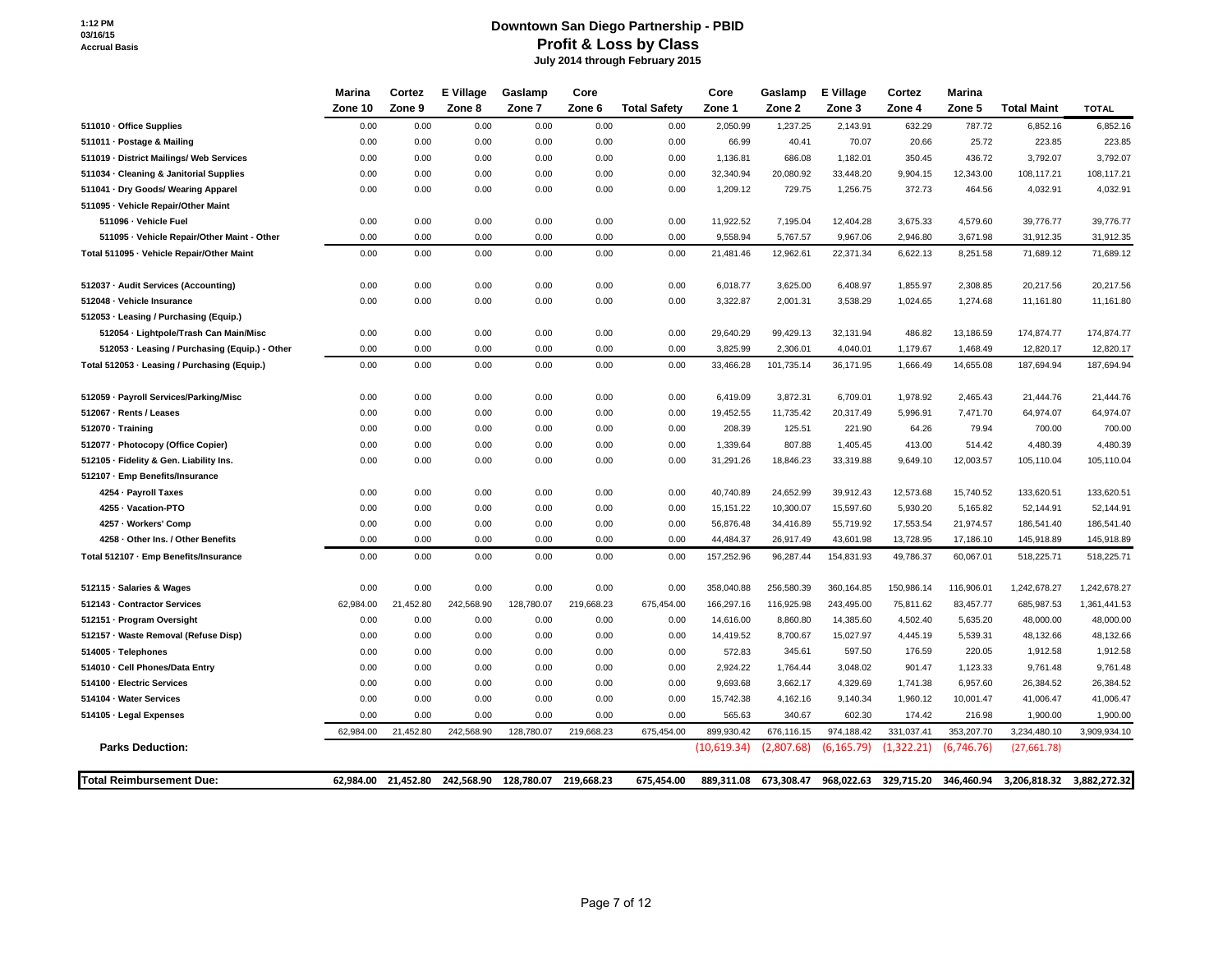**11:03 AM 03/20/15 Accrual Basis**

## **Downtown San Diego Partnership - PBID Balance Sheet Priville**<br>TV 28, 2015

|                                        | As of February 28, 201 |
|----------------------------------------|------------------------|
|                                        | Feb 28, 15             |
| <b>ASSETS</b>                          |                        |
| <b>Current Assets</b>                  |                        |
| <b>Checking/Savings</b>                |                        |
| 1014 · Savings 1022                    | 188,633.80             |
| 1016 - New Checking 1610               | 18,967.90              |
| <b>Total Checking/Savings</b>          | 207,601.70             |
| <b>Accounts Receivable</b>             |                        |
| 1200 - Accounts Receivable             | 1,076,687.62           |
| <b>Total Accounts Receivable</b>       | 1,076,687.62           |
| <b>Other Current Assets</b>            |                        |
| 1210 - Allowance for Doubtful Accts    | 5,574.84               |
| 1450 - Security Deposit                | 5,304.00               |
| <b>Total Other Current Assets</b>      | 10,878.84              |
| <b>Total Current Assets</b>            | 1,295,168.16           |
| <b>Fixed Assets</b>                    |                        |
| 1600 - Furniture and Fixtures          | 52,348.41              |
| 1610 - Computer Equipment              | 40,742.94              |
| 1620 · Automobiles                     | 343,174.61             |
| 1630 - PowerWashers                    | 128,369.98             |
| 1640 · Equipment                       | 196,546.64             |
| 1690 - Accumulated Depreciation        | -588,166.89            |
| <b>Total Fixed Assets</b>              | 173,015.69             |
| <b>TOTAL ASSETS</b>                    | 1,468,183.85           |
| <b>LIABILITIES &amp; EQUITY</b>        |                        |
| <b>Liabilities</b>                     |                        |
| <b>Current Liabilities</b>             |                        |
| <b>Accounts Payable</b>                |                        |
| 2000 - Accounts Payable                | 154,152.63             |
| <b>Total Accounts Payable</b>          | 154,152.63             |
| <b>Other Current Liabilities</b>       |                        |
| 2060 - Intercompany DSDP               | 5,500.00               |
| 2062 · Uncleared Trans Old Bank Accts. | 2,579.70               |
| 2161 · Accrued Payroll                 | 27,559.59              |
| 2162 · Accrued Vacation & PTO          | 83,489.62              |
| 2163 - Accrued Payroll Taxes           | 2,353.97               |
| 2170 - Other Accrued Expenses          | 71,071.06              |
| 2300 · Advances from City              | 817,000.00             |
| 2320 - Deferred Revenue                | 12,026.71              |
| 2321 - Deferred Rent                   | 7,071.60               |
| <b>Total Other Current Liabilities</b> | 1,028,652.25           |
| <b>Total Current Liabilities</b>       | 1,182,804.88           |
| <b>Total Liabilities</b>               | 1,182,804.88           |
| <b>Equity</b>                          |                        |
| 3900 - Net Assets                      | 285,200.05             |
| <b>Net Income</b>                      | 178.92                 |
| <b>Total Equity</b>                    | 285,378.97             |
| <b>TOTAL LIABILITIES &amp; EQUITY</b>  | 1,468,183.85           |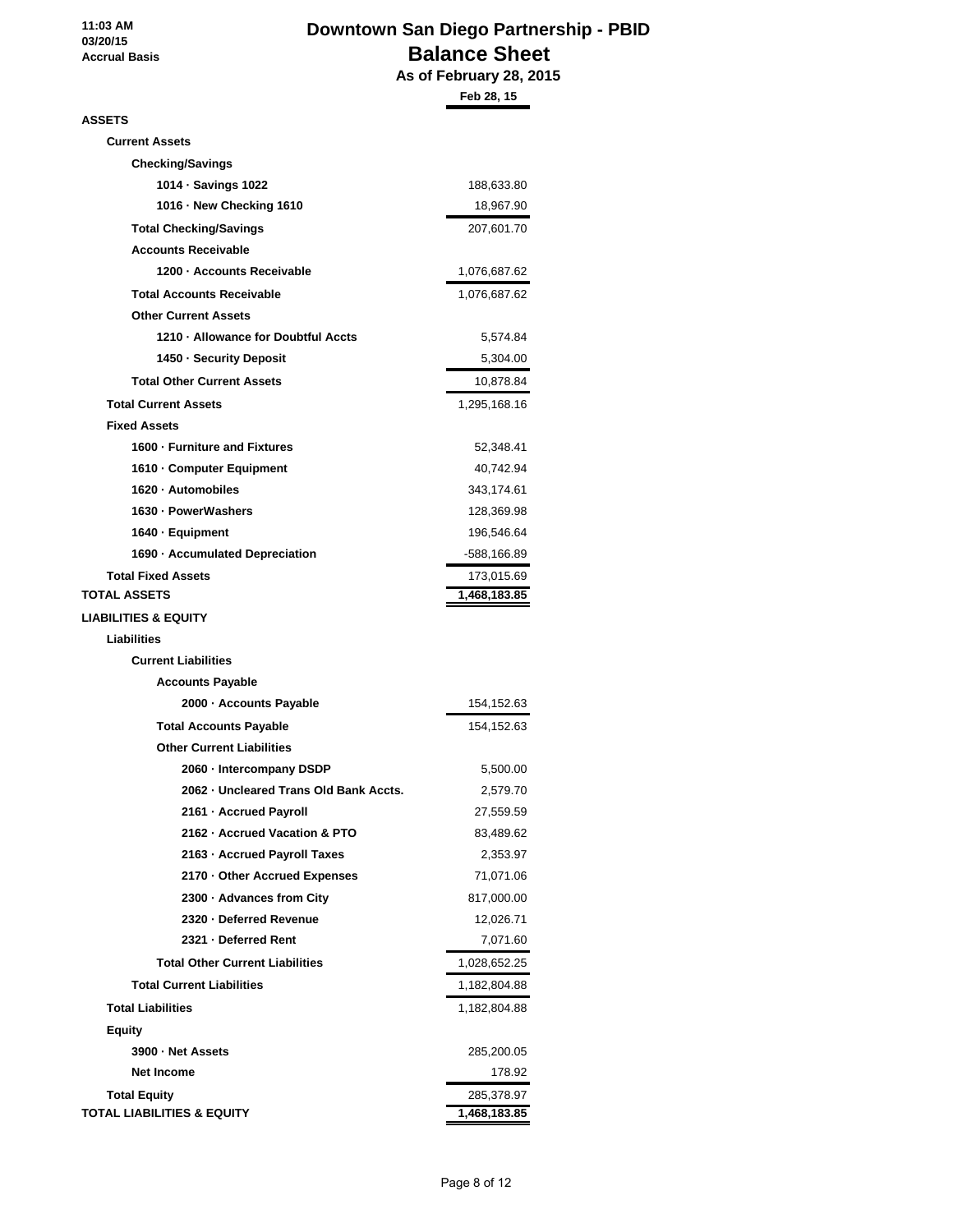# COHNOREZNICK

**ACCOUNTING . TAX . ADVISORY** 

## **AUDIT COMMITTEE - DISCUSSION SUMMARY**

## **Audit Committee Guidance**

- Minimum of 3 members
- At least one board member and one with financial expertise
- CA requires more than half of the audit committee members to be independent of the finance committee
- Depends on size and complexity of organization

## **Audit Committee Responsibilities**

- Assist board in oversight
- Integrity of financial statements
- Internal control over financial reporting process
- External auditor's qualifications, independence and performance
- Internal audit function
- Compliance with legal and regulatory requirements
- Review of tax forms and 990

## **Audit Committee Process and Procedures**

- Audit committee charter (including annual review)
- Annual calendar and agenda
- Meeting minutes
- Report to board of directors (including education of other board members)
- Conduct annual self-assessment
- Review of procedures for reporting problems (whistle-blower, fraud, etc.)
- Determine process for "Special Investigations"
- Review reports from internal audit and financial reporting process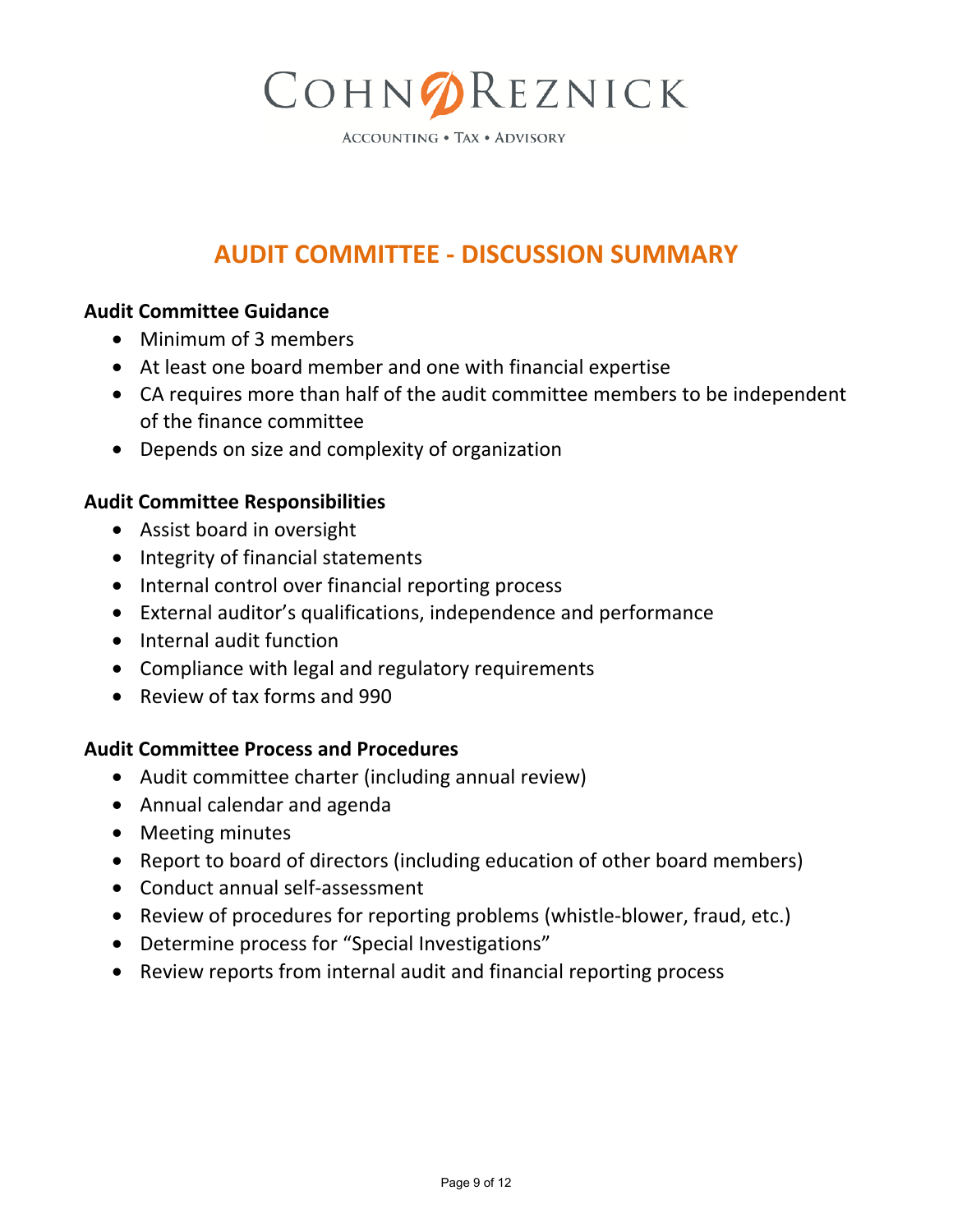# COHNOREZNICK

**ACCOUNTING . TAX . ADVISORY** 

## **Oversight of Financial Reporting**

- Executive sessions (management / external auditor)
- Review critical accounting policies, estimates, significant, unusual or complex transactions
- Review annual audits (including federal funding)
- Review information provided to watchdog agencies
- Significant variances or reporting issues obtain explanation from management and external auditor
- Facilitate resolution on financial reporting issues
- Review system for compliance with legal and regulatory requirements
- Oversee adequacy of the organization's system of internal control
- Oversee system of risk assessment and risk management (primarily financial risk)
- Oversee prevention and deterrence of fraud

## **Audit Function**

- Approve all audit and non-audit services
- Hire external auditor
- Ensure independence
- Review audit plan and scope of audit
- Conduct evaluations (internal and external)

## **Limitations (audit committees are not responsible for the following)**

- Conduct audits
- Determine accounting policies and disclosures
- Budget oversight
- Making financial decisions
- Prepare governance policies (whistle-blower, conflict of interest, executive comp, investments, etc.)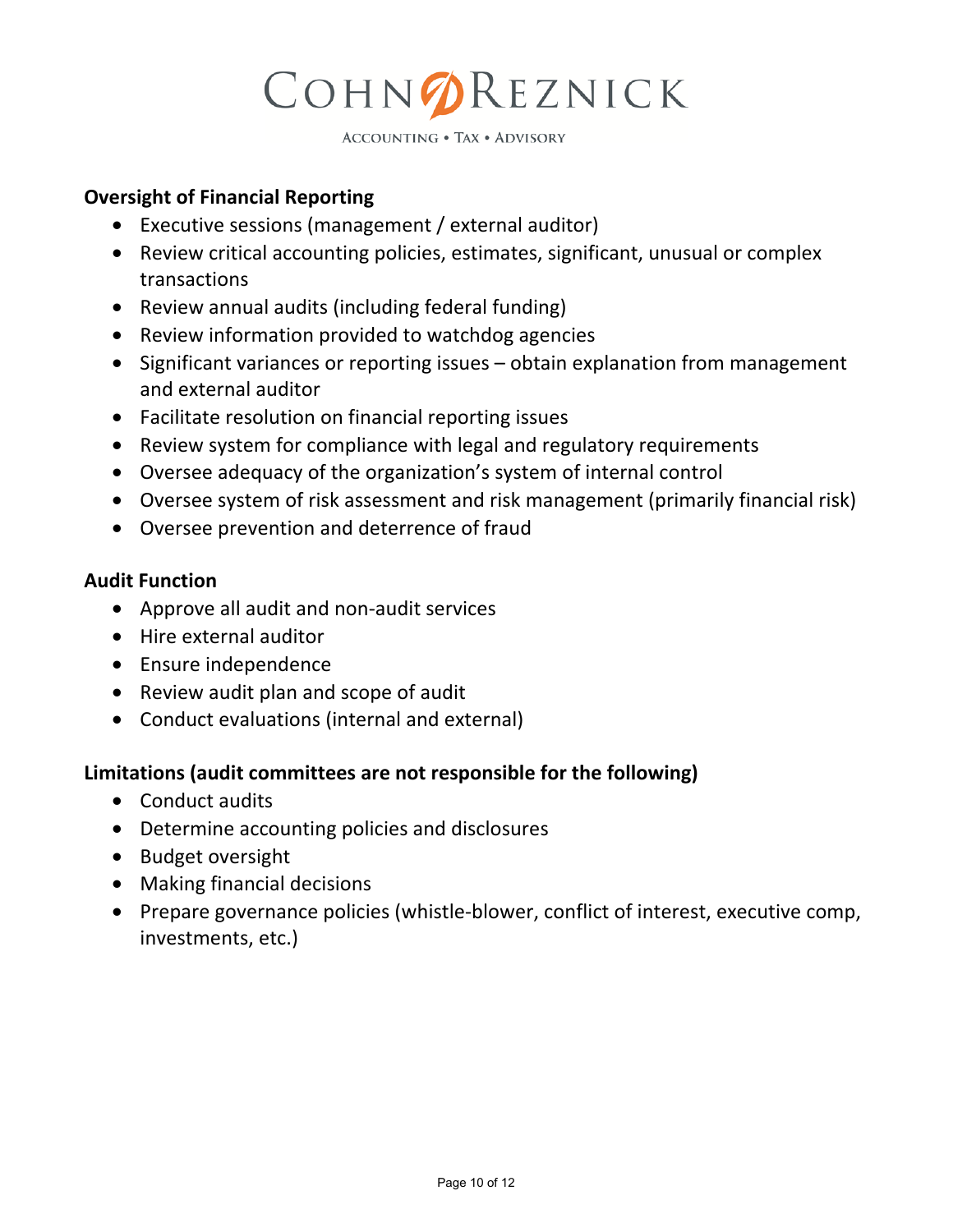## **Downtown BID Profit & Loss July 2014 through February 2015**

|                                 | Jul '14 - Feb 15 |
|---------------------------------|------------------|
| <b>Income</b>                   |                  |
| <b>BID Income</b>               |                  |
| 40002 · SBEP                    | 22,263.74        |
| 40025 · BID Reconcilliation     | 45,039.80        |
| <b>Total BID Income</b>         | 67,303.54        |
| 40003 · Banner Income           | 5,000.00         |
| <b>Total Income</b>             | 72,303.54        |
| <b>Gross Profit</b>             | 72,303.54        |
| <b>Expense</b>                  |                  |
| Operating                       |                  |
| $50050 -$ Rent                  | 15,340.55        |
| 50055 · Phone                   | 541.15           |
| 50065 - Copier Lease            | 919.72           |
| 50066 · Office Telephone Lease  | 214.08           |
| 50067 - Office Water            | 128.55           |
| 50068 - Office Plant Maintenace | 102.72           |
| 50069 · Office Internet         | 253.23           |
| 50130 · Annual Dues             | 500.00           |
| <b>Total Operating</b>          | 18,000.00        |
| <b>Personnel</b>                |                  |
| 50001 - District Director       | 13,806.98        |
| 50002 - Director of Finance     | 15,010.08        |
| <b>Total Personnel</b>          | 28,817.06        |
| <b>Special Events</b>           | 5,486.48         |
| 50500 - Lighting Project        | 15,000.00        |
| <b>Total Expense</b>            | 67,303.54        |
| <b>Net Income</b>               | 5,000.00         |